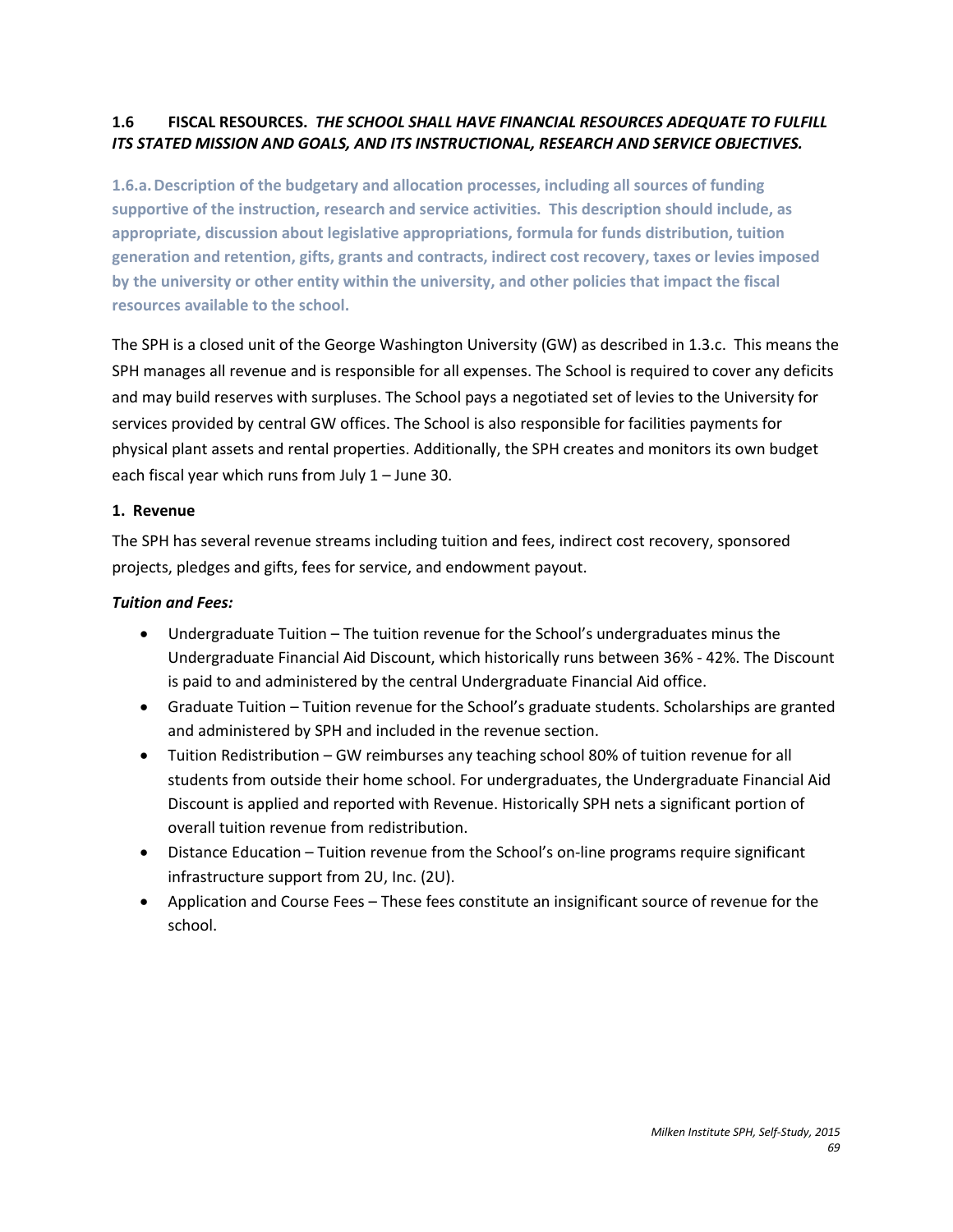#### *Indirect Cost Recovery*

The SPH receives indirect cost recovery revenue from effort and other costs covered by sponsored projects. The amount of recovery on research projects funded by the Federal Government is tied to the rate allowed in the Colleges and Universities Rate Agreement negotiated by GW with the Department of Health and Human Services Division of Cost Allocation. The current agreement allows an indirect cost rate of 58.5% for On-Campus projects and a 26% rate for Off-Campus projects through 6/30/2015 and will be continued indefinitely after that period until amended.

The SPH has a mix of sponsors other than Federal Government agencies including foundations and other Non-Governmental Organizations (NGO) that do not pay full indirect rates. Additionally, some Federal Government awards do not pay full indirect rate for a variety of reasons. There is also a mix between On-Campus and Off-Campus projects. For these projects in FY2014 the effective blended rate was 15.7%.

## *Sponsored Projects*

The SPH has a portfolio of sponsored projects with federal government agencies, state and city governments, other educational institutions, foundations, NGO's, and corporations. Each dollar of direct expense is recognized as a dollar of revenue. Direct expenses are incurred for salaries, fringe benefits, purchased services, sub-contracts, and other expense categories.

The Office of the Vice President for Research (OVPR) and the Grants and Contract Accounting Services (GCAS) jointly administer sponsored projects at GW. Revenue generated by each of the schools, including SPH, is credited to that school. Indirect Cost Recovery Funds (see above) collected on SPH awards are also credited to the School.

## *Pledges and Gifts*

The SPH solicits and accepts pledges and gifts for the benefit of the School. Pledges and gifts are either unrestricted, which allows the School to spend the proceeds as wished, or restricted, in which case the School must spend the proceeds in the manner set forth in the gift agreement.

## *Fees for Service*

SPH generates a small amount of revenue annually from fees for service. This revenue is generally generated by faculty members who perform services in their role as faculty for another entity.

## *Endowment Payout*

The University manages the endowments of all Schools centrally. The corpus of endowments that benefit the SPH are used to purchase units in the central endowment. Payouts are made on a per unit basis. In the last decade, payouts have averaged approximately 5% of the market value of the endowment.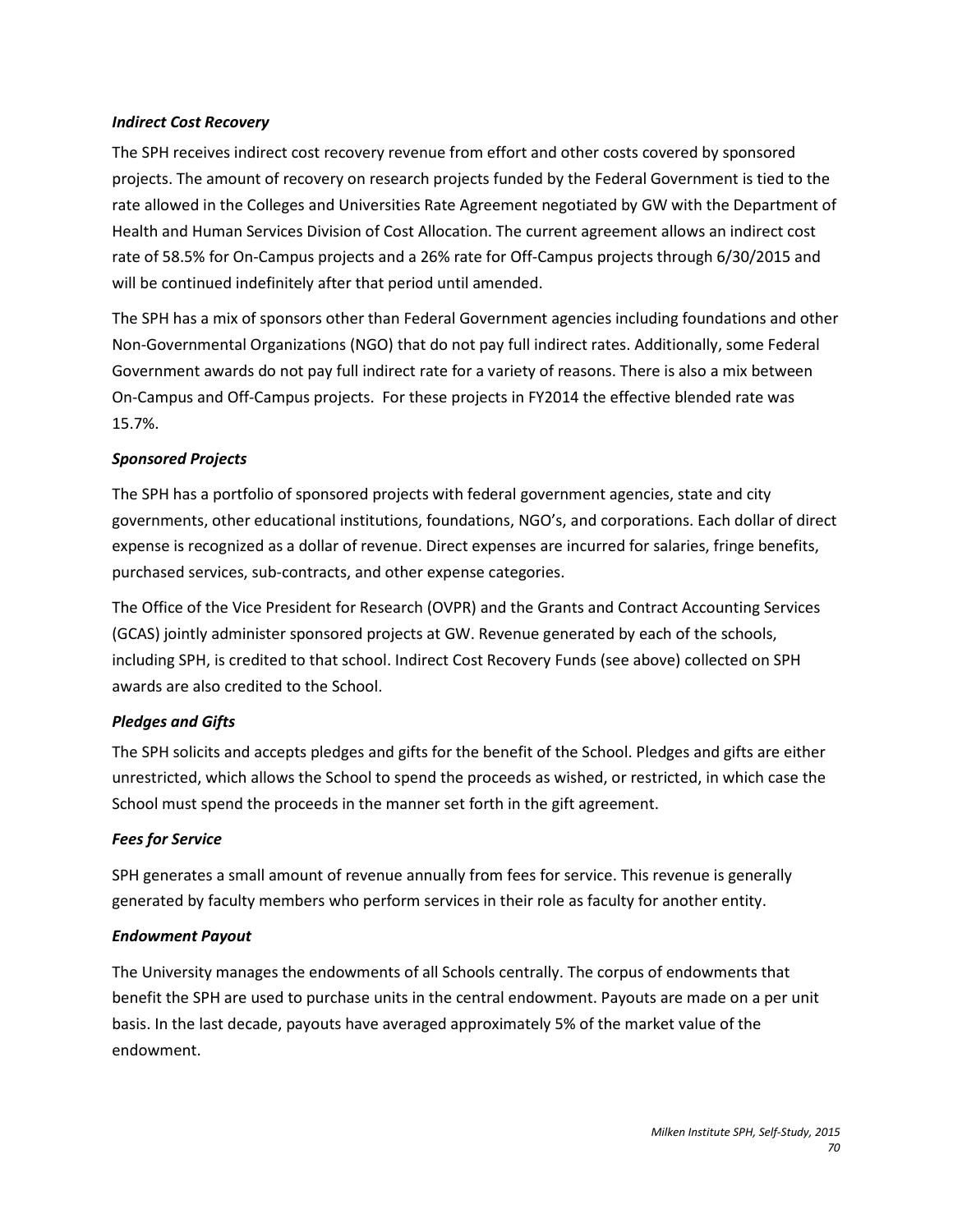Payouts are drawn down either periodically (monthly) or in full at the end of the fiscal year. The School provides evidence to the central endowment department that the expenses being reimbursed fulfill the purpose of the endowment as set forth in the endowment agreement. No such documentation is required for unrestricted endowments.

# **2. Expenditures**

Expenditures are posted to the main GW general ledger accounting system (Oracle) from a variety of sources. Payroll dates, cost center distribution information, and other employee data are housed in the Banner system. Each pay period the appropriate charges are uploaded to the Oracle system and charged to the appropriate cost center.

Charges that are incurred through the use of a University-issued procurement card and personal credit cards (reimbursements) are input to the Concur system along with supporting documentation and are posted to the appropriate organizations and cost center after the proper reviews and approvals have been completed.

The University also has a simplified procurement system for office supplies, laboratory supplies, desk top computers, and other classes of products that it maintains. Departments initiate requests for baskets of products from vendors that are in the system. The orders are sent electronically through an approval chain and transmitted to the vendor. The organization and account to be charged are assigned at the time of initiation.

Sub-contracts and large procurements generally must be documented by a written agreement that sets forth the responsibilities of the parties. The agreements are reviewed by the Office of the General Counsel (OGC) who may modify them as necessary to properly follow the policies and procedures of the University. The OGC reviewer determines the approval process for each agreement, which may include the Dean, the Executive Vice President and Treasurer, and the Provost. Invoices need to be supported by and consistent with the agreement.

There are additional company-specific uploads for paying companies such as Federal Express, UPS, and utility companies.

Expenditures for services provided by other University departments that are not part of the regular allocation process described below are charged to an expense account through either a Service Level Agreement (SLA) or journal entries. Conversely if SPH provides a service to another University school or department, it is credited to an expense account through a journal entry (as opposed to a revenue account). SLA's and journal entries require the approval of all parties.

# **3. Organization Structure**

The SPH has two distinct types of departments to serve its needs; academic departments and infrastructure departments.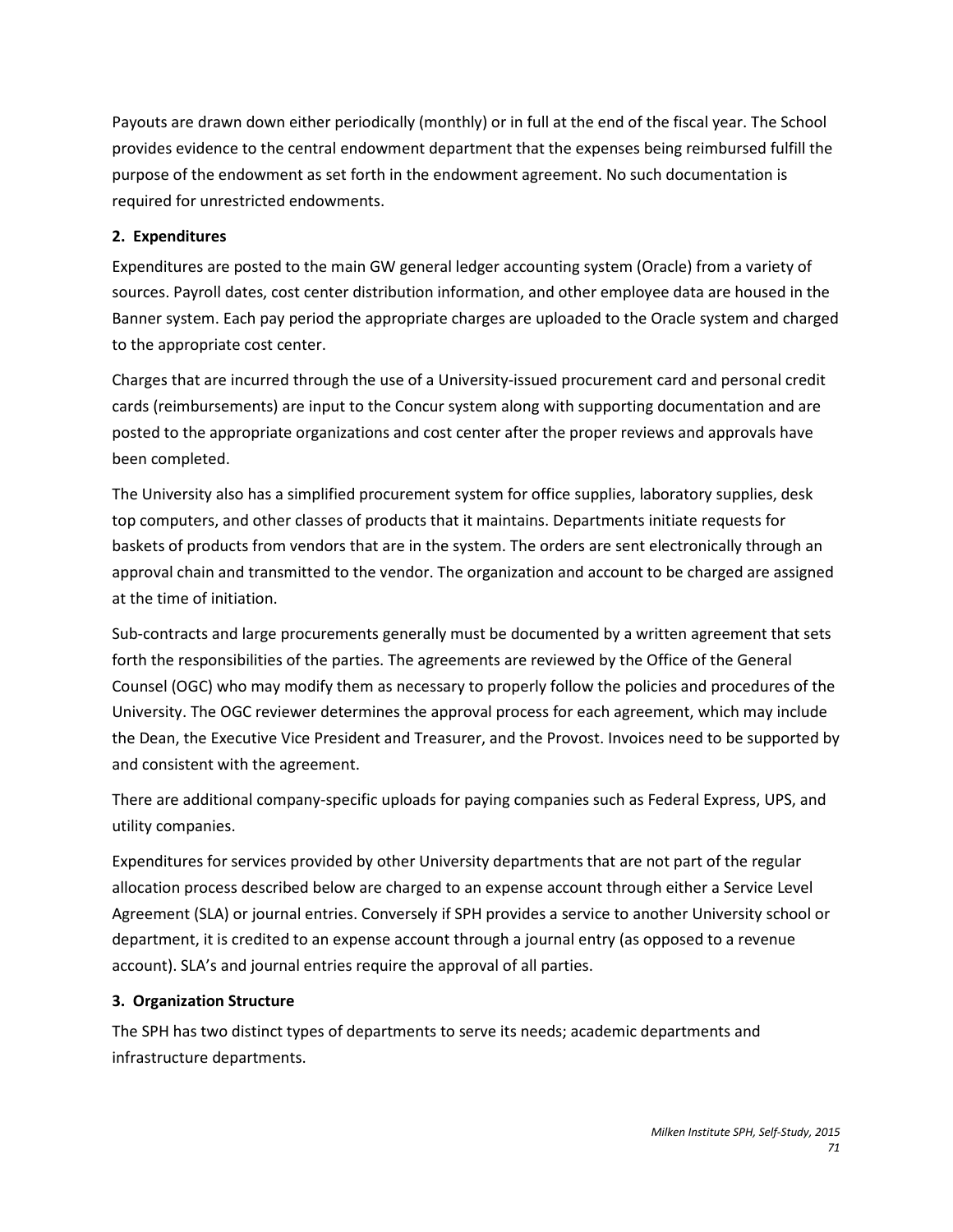## *Academic Departments*

SPH's six academic departments each have a unique identifier in the accounting system that includes the organization number and the fund type. The main fund type for each department is called the C-Fund. The following example is of a unique identifier \*\* 872511-C100001 \*\* where 872511 represents the Department of Global Health and C100001 represents their C-Fund. The C-Fund generally holds the main budget for the department and is closed out at the end of each fiscal year. The department may have an additional C-Fund if it has an Institute or Center related to it.

The departments also have an R-Fund, which in essence serves as a savings account for the departments. These balances rollover from fiscal year to fiscal year. The money in the R-Funds come from several different sources, including the Dean's Office, outside payments for services, transfers from other departments or schools, and residual transfers for fixed price sponsored projects that were not spent out. There may also be additional R-Funds funded by internal or external sources to perform a specific project. These funds may be assigned to a departmental organization or to a Dean's Office organization (infrastructure).

## *Infrastructure Organizations*

Infrastructure Organizations are generally within the Dean's Office. These organizations have a C-Fund that holds the budget for their current operations. As is the case with departments (and their C-Funds), they close out at the end of each fiscal year.

There are several program groups, such as the Doctoral Programs, Undergraduate Education and the online programs, which require resources across both the academic and infrastructure departments and therefore have their own C-Funds in order to properly assign the appropriate expenses.

Infrastructure organizations may also have R-Funds funded by internal or external sources to perform a specific project or for holding current gifts whether restricted or unrestricted.

## **4. Budget Process**

The School budgets on an annual basis. The fiscal year begins on July 1 and ends on June 30 of each year. The budget process starts in December of the previous fiscal year. Instructions are given to department chairs and administrative managers relating to budget priorities and formats.

All department chairs, administrative managers, and deans present their draft budgets for the next year at a budget hearing held in January. They are asked to highlight requests for additional resources and also cost savings relative to the current year's budget.

The Dean convenes a group to review the draft proposals and makes resource allotment decisions based on expected revenues and other incoming resources. The departments are notified of the results of the review in February.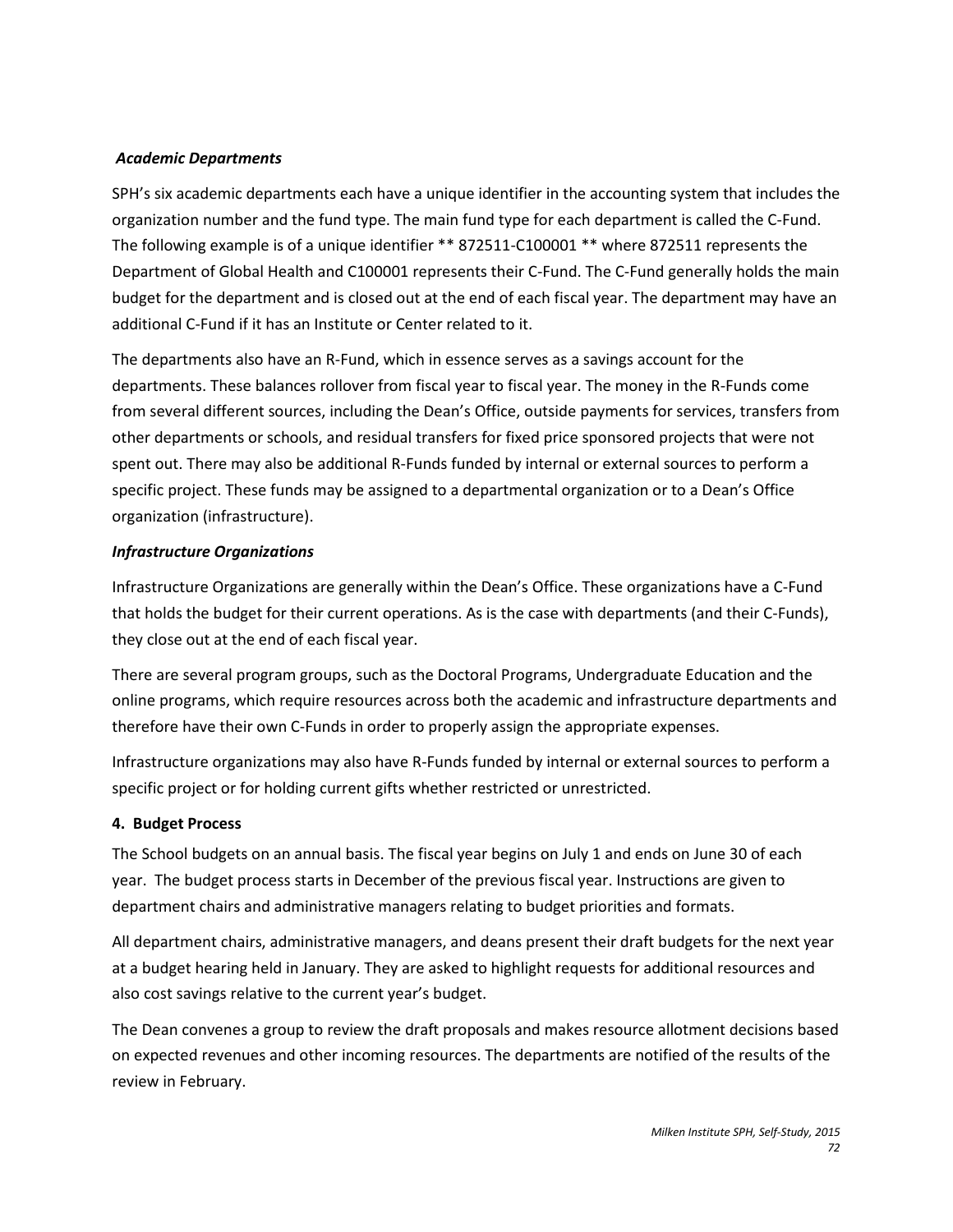The administrative managers supervise the input of the budget review into the GW budget tool, McBud, which is an Access database maintained by the Comptroller's Office. After the budget has been entered, the Finance Director balances revenue and expenses to ensure the school's resources are neither under or over pledged. Invariably there need to be adjustments that often include changes in some department's resources. Meetings are held to communicate cuts or add-ons as necessary.

After the budget is balanced, finalized, and approved by the Dean, the McBud file is used by the Comptroller's and Budget Office for presentation to the Board of Trustees. After final approval by the Board of Trustees, the file is uploaded to the Oracle General Ledger.

Changes are expected in a number of these processes in planning for AY2017. Because the GW Board of Trustees is now requesting that budgets be developed earlier in the cycle, the SPH process will begin 3 months earlier. Additionally, GW is transitioning to the use of a new budgeting tool to replace McBud.

# **5. Allocations**

The School receives many services from other entities at the George Washington University. These services are generally governed by a written agreement. Recurring journal entries are prepared that charge the school on a monthly basis.

The following services are provided by other entities within the University:

- Research Administration (OVPR and GCAS)
- Himmelfarb Library (cost is shared with the School of Medicine and the School of Nursing)
- Central University Services (all services not separately negotiated)
- Division of Information Technology
- Housekeeping
- Police Department
- Wet Laboratory Occupancy (School of Medicine)
- Off-Site Leases (Office of the Executive Vice President and Treasurer)
- Academic Technologies

# These agreements are negotiated on an annual basis.

**1.6.b.A clearly formulated school budget statement, showing sources of all available funds and expenditures by major categories. This information must be presented in a table format appropriate to the school. See Template 1.6.1.** 

The major sources of revenue for the School include tuition and fees, research, and philanthropy. Over the past three years all of these categories of revenue have grown significantly. Tuition revenue has been bolstered by the launch of two online/hybrid programs; the MPH@GW and the MHA@GW. Hiring an Associate Dean for Research has enabled faculty and staff development, as well as support systems for submitting and tracking grants. Finally, with the separation of the School from the Medical Center,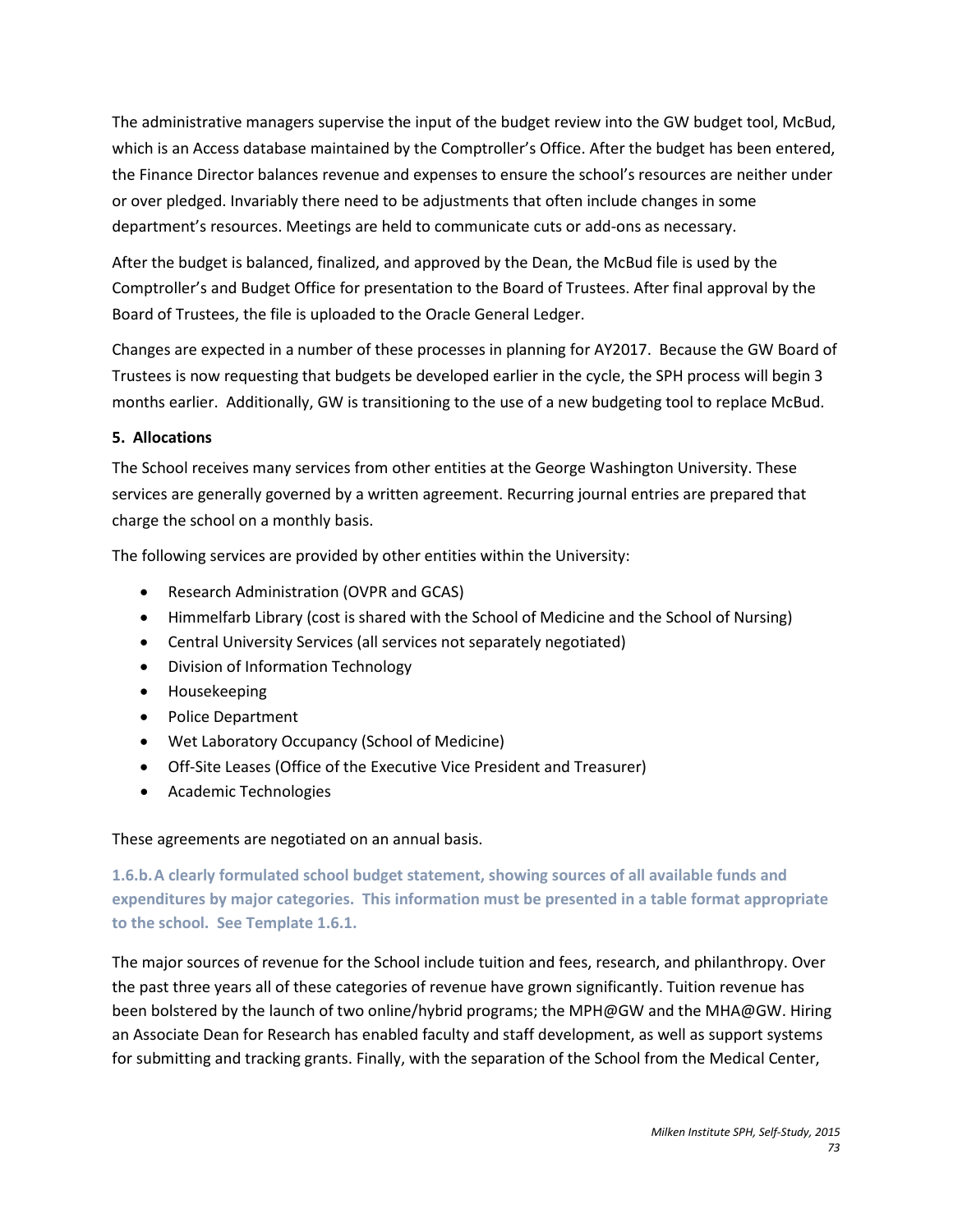the School was able to build its own development staff, focused on fund raising specifically for the School.

Major categories of expenditures include support to the central University functions, faculty and staff salaries, building operations, contract obligations and student scholarship/aid.

This CEPH Data Template below is also available **in** *ERF 1.6.1.: CEPH Data Template 1.6.1 Sources of Funds and Expenditures*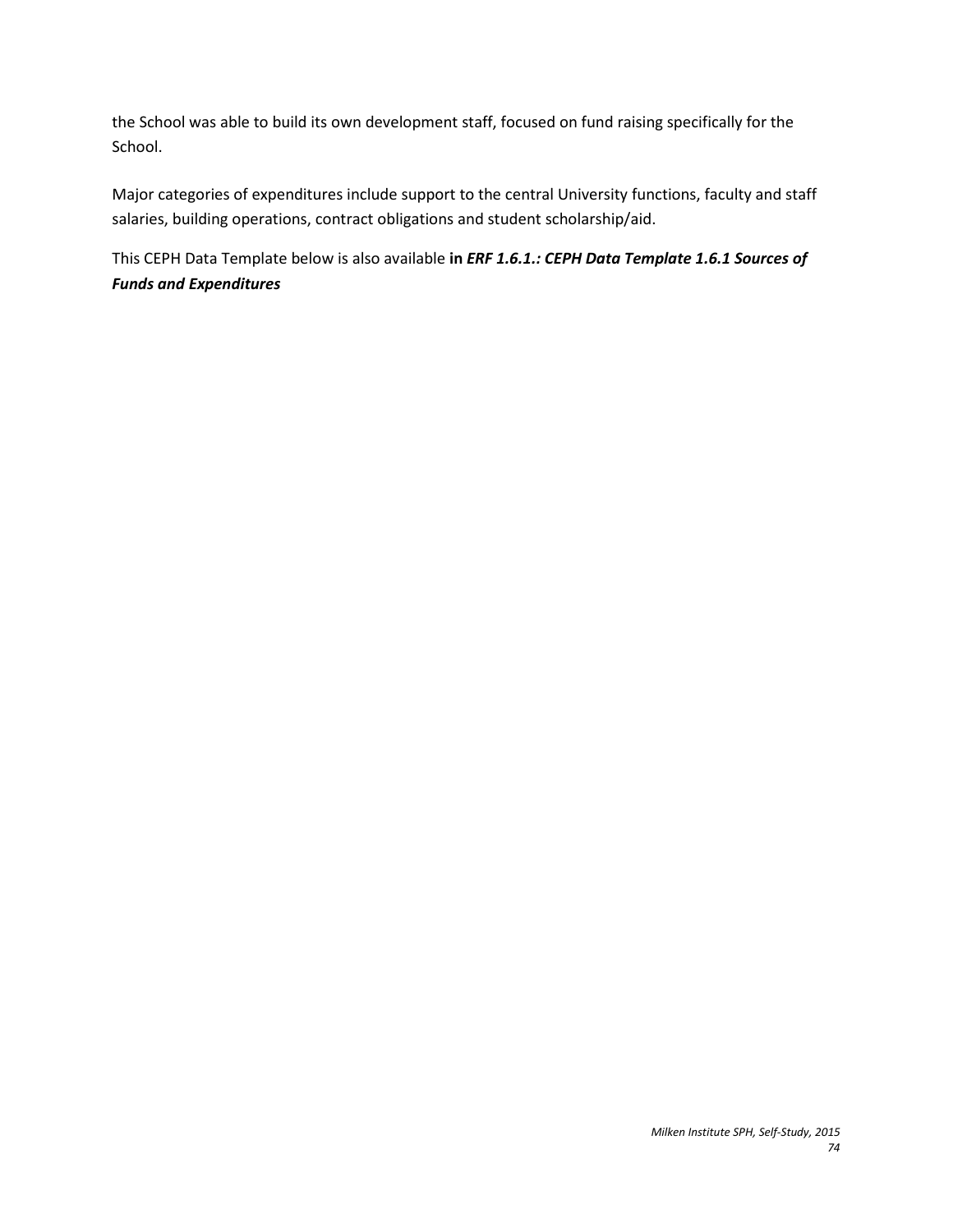| Source of Funds                             | FY2010        | FY2011      | FY2012          | FY2013      | <b>FY2014</b> |
|---------------------------------------------|---------------|-------------|-----------------|-------------|---------------|
| <b>Tuition &amp; Fees</b>                   | 30,624,617    | 32,547,223  | 34,658,163      | 35,349,364  | 38,991,730    |
| <b>State Appropriation</b>                  |               |             |                 |             |               |
| <b>University Funds</b>                     |               |             |                 |             |               |
| Grants/Contracts                            | 74,497,620    | 63,432,984  | 64,923,309      | 71,216,161  | 95,603,177    |
| Indirect Cost Recovery <sup>1</sup>         | 3,767,348     | 4,079,423   | 4,600,120       | 4,826,520   | 5,264,656     |
| Endowment                                   | 600,703       | 727,186     | 709,258         | 733,420     | 1,195,242     |
| Gifts                                       | 166,693       | 259,241     | 172,854         | 307,776     | 427,086       |
| Other - Various Funding for                 |               |             |                 |             |               |
| Meetings, Conferences, and                  | 339,642       | 1,220,766   | 999,389         | 1,162,130   | 867,093       |
|                                             |               |             |                 |             |               |
| Total:                                      | 109,996,623   | 102,266,823 | 106,063,093     | 113,595,371 | 142,348,984   |
|                                             |               |             |                 |             |               |
| <b>Expenditures</b>                         | FY2010        | FY2011      | FY2012          | FY2013      | FY2014        |
| <b>Faculty Salary &amp; Benefits</b>        | 10,710,357    | 11,341,390  | 14,298,835      | 16,937,040  | 18,343,503    |
| <b>Staff Salaries &amp; Benefits</b>        | 3,033,444     | 3,131,168   | 4,557,142       | 6,720,592   | 8,050,783     |
| Operations <sup>2</sup>                     | 4,624,507     | 4,002,515   | 4,704,413       | 6,353,255   | 9,852,699     |
| <b>Travel</b>                               | 655,009       | 647,636     | 576,171         | 793,023     | 609,045       |
| <b>Student Support</b>                      | 5,936,918     | 6,080,075   | 6,974,332       | 7,439,473   | 7,772,486     |
| University Tax <sup>3</sup>                 | 11,678,610    | 12,966,067  | 8,566,789       | 6,737,747   | 7,488,570     |
| <b>University Central Services</b>          | \$795,679     | \$800,313   | \$1,019,252     | \$1,049,830 | \$1,081,325   |
| Occupancy Costs - Ross Hall                 | \$975,853     | \$684,450   | \$352,357       | \$126,783   | \$146,424     |
| <b>Indirect Cost Recovery</b>               | \$3,774,848   | \$4,079,423 | \$0             | \$0         | 50            |
| <b>University Margin</b>                    | \$319,110     | \$1,328,218 | $\overline{50}$ | \$0         | 50            |
| Himmelfarb Library                          | \$3,139,085   | \$3,290,469 | \$3,269,016     | \$3,269,807 | \$3,495,143   |
| <b>Other Medical Center Services</b>        | \$2,674,035   | \$2,783,194 | \$2,334,408     | \$491,327   | \$540,849     |
| <b>Research Administration</b>              | 50            | \$0         | \$1,591,756     | \$1,800,000 | \$2,224,829   |
| Other - Support and Investment <sup>4</sup> | (1, 139, 843) | 664,989     | 1,462,103       | (2,601,920) | (5,371,279)   |
| Other - Research Expenditures               | 74,497,620    | 63,432,984  | 64,923,309      | 71,216,161  | 95,603,177    |
|                                             |               |             |                 |             |               |
| Total:                                      | 109,996,622   | 102,266,824 | 106,063,094     | 113,595,371 | 142,348,984   |

**Template 1.6.1 Sources of Funds and Expenditures by Major Category, Fiscal Year 2010 (7/1/09 - 6/30/10) to Fiscal Year 2014 (7/1/13 - 6/30/14)**

<sup>1</sup> In FY2010 and FY2011 the school did not have control over the Indirect Cost Recovery Revenue and did not derive significant benefit so it is being classified as a University Tax.

2 Operations includes: purchase services, indepartmental assessments, equipment & supplies, occupancy, communications, etc.

 $3$  FY2010 Himmelfarb Library and Other Medical Center Services are estimates but the total equals the overall Medical Center allocation.

<sup>4</sup>See Support & Investment Schedule in Criteria 1.6.d.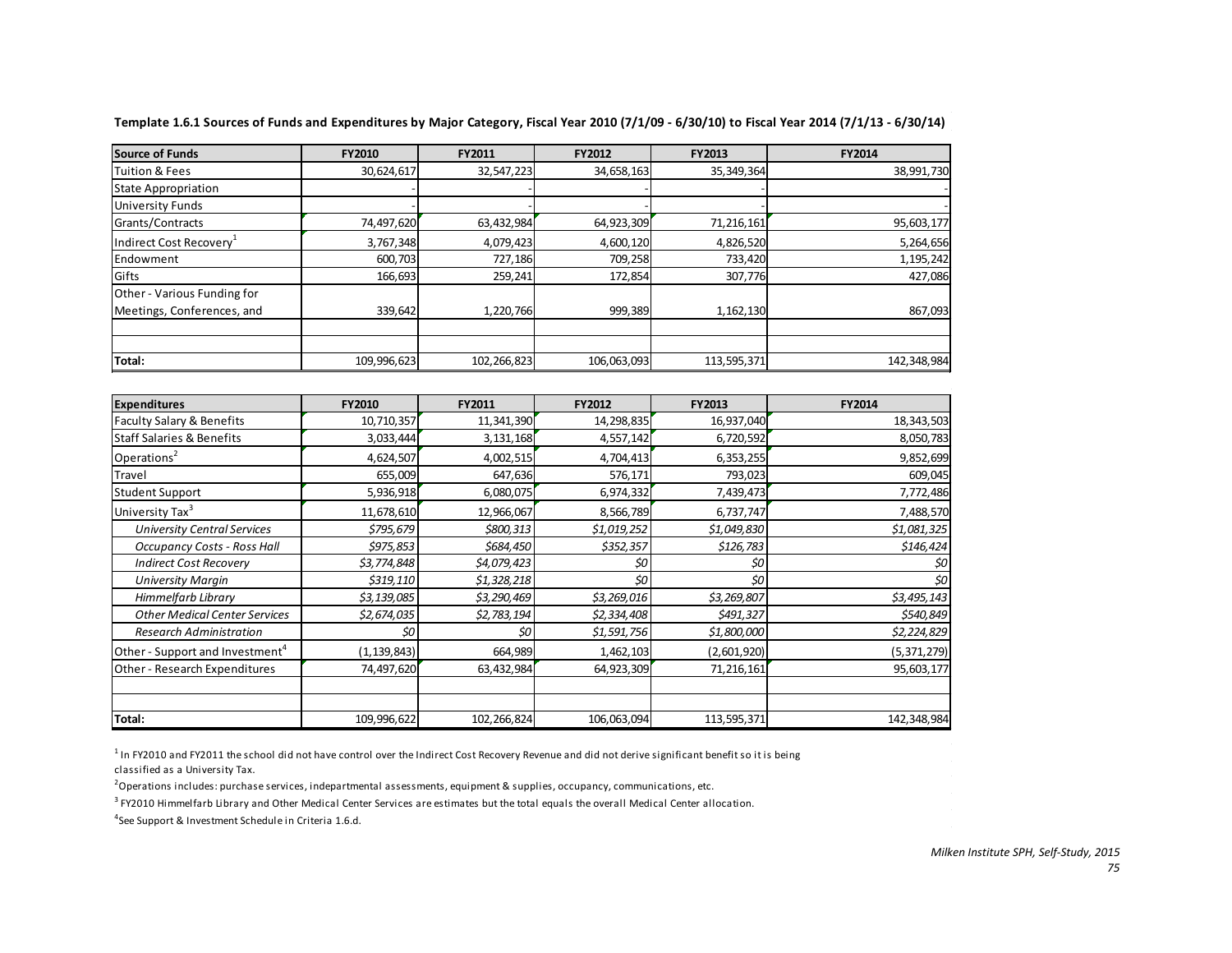**1.6.c. If the school is a collaborative one sponsored by two or more universities, the budget statement must make clear the financial contributions of each sponsoring university to the overall school budget.** 

## Not Applicable.

**1.6.d.Identification of measurable objectives by which the school assesses the adequacy of its fiscal resources, along with data regarding the school's performance against those measures for each of the last three years.** 

The departments in the school are largely responsible for admissions and teaching which makes their annual departmental budget request a critical element in achieving resource adequacy. In addition to assessing the correct amount of full time faculty necessary to teach, they must also quantify the level of research effort expected from full -time faculty, the amount of administrative support for teaching, research, and service, the need for adjunct faculty, and the amount of student assistance required. During the course of the budget process, the school administration reviews the department's submission and negotiates the final budgets for each.

As part of the performance review process the school holds quarterly reviews to assess the performance of each department in relation to its budget. The departments may be required to fund overages from the department R-Fund at the discretion of the Dean.

The budget and performance of the non-academic departments are regularly monitored by the Finance Director. Overages are flagged and the appropriate director or manager provides justifications to the Finance Office. Any consequences are implemented at the discretion of the Dean.

The overall budget is the most significant monitoring tool for the school. The Finance Office provides quarterly forecasts based on actual revenues and expenses. These forecasts are submitted to the University Office of the Vice President and Treasurer to be rolled into an overall University forecast that is presented to the Board of Trustees.

The most significant single metric for the school going forward is the reserve balance of funds not committed to capital projects. The following chart shows this balance for the last five years.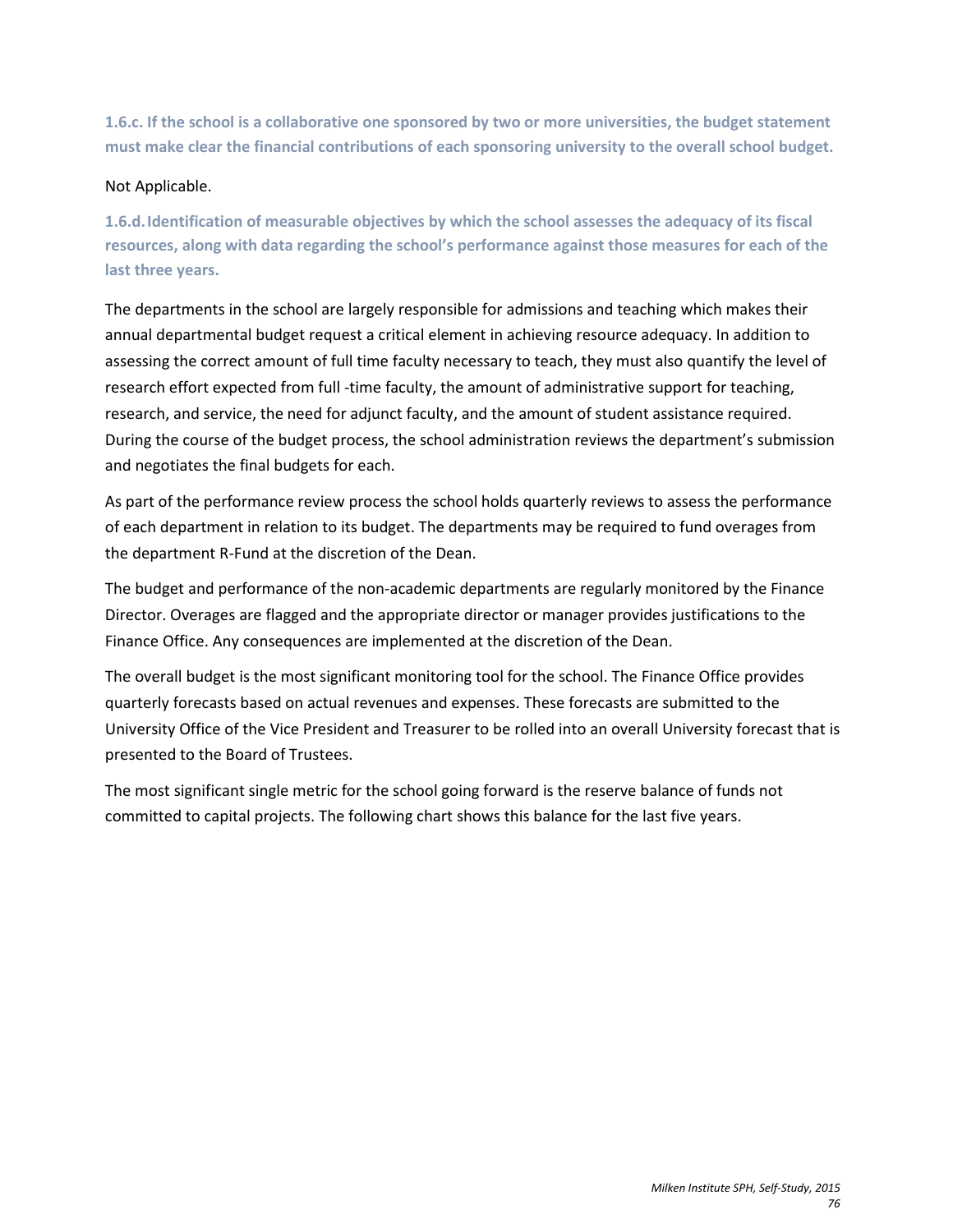## **Table 1.6.d.1: Support and Investment**

|                                 | <b>FY2010</b> | <b>FY2011</b>  | <b>FY2012</b>  | <b>FY2013</b>  | <b>FY2014</b>  |  |  |  |  |
|---------------------------------|---------------|----------------|----------------|----------------|----------------|--|--|--|--|
| Other Entity Transfer In/(Out)  | \$83,559      | (\$158,673)    | ( \$13,515)    | \$286,155      | \$273,275      |  |  |  |  |
| <b>Grant Residual Transfers</b> | \$238,504     | \$567,278      | \$325,406      | \$250,447      | \$486,695      |  |  |  |  |
| Reserve Transfer In/(Out)       | \$817,780     | ( \$1,000,000) | (\$1,675,209)  | \$2,065,318    | \$4,611,310    |  |  |  |  |
| Misc. Transfers In/(Out)        | \$0           | (573,594)      | (\$98,785)     | \$0            | \$0            |  |  |  |  |
| Total                           | \$1,139,843   | (\$664,989)    | ( \$1,462,103) | \$2,601,920    | \$5,371,279    |  |  |  |  |
| <b>Reserve Analysis</b>         |               |                |                |                |                |  |  |  |  |
|                                 | <b>FY2010</b> | <b>FY2011</b>  | <b>FY2012</b>  | <b>FY2013</b>  | <b>FY2014</b>  |  |  |  |  |
| <b>Opening Balance</b>          | \$5,865,407   | \$5,047,627    | \$6,047,627    | \$7,722,836    | \$5,657,518    |  |  |  |  |
| Operations In/(Out)             | ( \$817,780)  | \$1,000,000    | \$1,675,209    | ( \$2,065,318) | (54, 611, 310) |  |  |  |  |
| Gifts                           | \$0           | \$0            | \$0            | \$0            | \$5,448,572    |  |  |  |  |
| Misc Transfers In/(Out)         | \$0           | \$0            | \$0            | \$0            | \$0            |  |  |  |  |
| <b>End Balance</b>              | \$5,047,627   | \$6,047,627    | \$7,722,836    | \$5,657,518    | \$6,494,780    |  |  |  |  |

The Reserve increases and decreases are based on results of operations. Reserves are used when there is a deficit, and conversely when there is a surplus, those funds are added to reserves. Additionally large gifts are kept in Reserves. (For example part of the Milken gift hit in FY2014 and appears under 'gifts'.)

Additional metrics that the school uses to assess resources include:

- Faculty productivity (Research Attainment)
- Research staff productivity (Research Attainment)
- Student to Faculty FTE ratio
- Research revenue attainment
- Indirect Cost Recovery revenue attainment
- Development Attainment
- Admission Goals by department